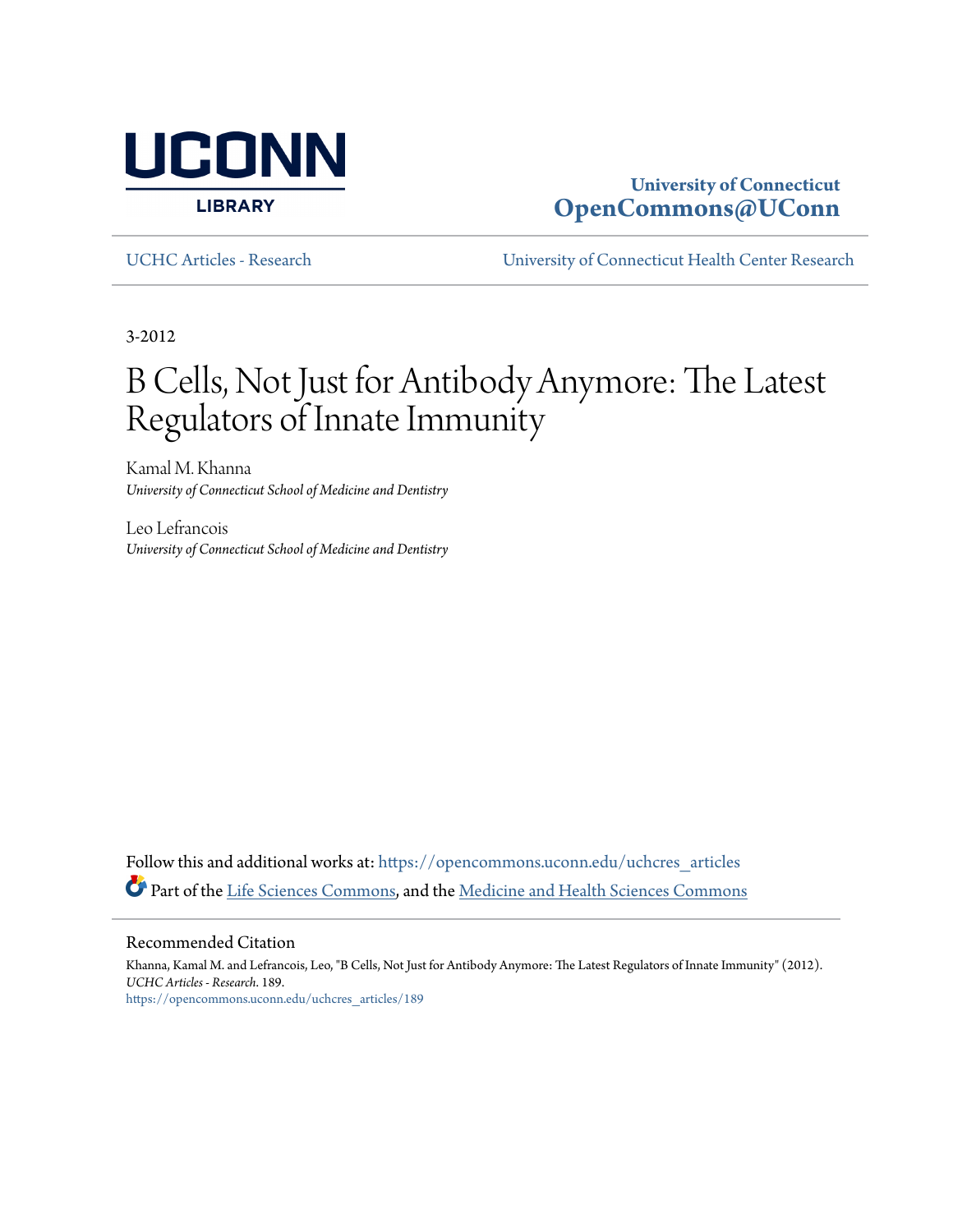

# NIH Public Access

**Author Manuscript**

Immunity. Author manuscript; available in PMC 2013 June 20.

### Published in final edited form as:

Immunity. 2012 March 23; 36(3): 315–317. doi:10.1016/j.immuni.2012.02.011.

### **B cells, not just for antibody anymore: the latest regulators of innate immunity**

#### **Kamal M. Khanna** and **Leo Lefrançois**

Department of Immunology, Center for Integrated Immunology and Vaccine Research, UCONN Health Center, Farmington, Connecticut 06030, U.S.A

### **Abstract**

Antibody production by B cells is believed to be crucial for protection against virus infection. In this issue of Immunity, Moseman et al illustrate an antibody-independent role for B cells in macrophage activation that prevents virus dissemination after subcutaneous infection.

> The production of neutralizing antibodies by B cells to protect against virus and bacteria infections is a hallmark of immunity and one of the primary goals of vaccination. However, recent reports including a paper in this issue of Immunity have revealed an additional previously unappreciated critical function of B cells, as regulators of innate immunity to virus infection. For some viruses, the very earliest events after infection that lead to virus clearance are not well-defined. Wheras pre-existing 'natural' antibody may in some cases provide some degree of initial protection, the innate immune system including macrophages, NK cells and neutrophils are believed to be central to limiting initial pathogen spread while the adaptive immune response ramps up. Moreover, cytokines, in particular type I interferons are key to early protection against virus infection. Thus, in the absence of type I interferon receptor signaling, mice are exquisitely sensitive to infection with a number of viruses including vesicular stomatitis virus (VSV) and mouse cytomegalovirus (MCMV) (Garcia-Sastre and Biron, 2006), among others. While plasmacytoid dendritic cells (pDC) triggered through pattern recognition receptors, particularly TLRs, produce copious amounts of IFNα in response to virus infection, many other cell types also have the ability to produce and respond to type I interferons. Nevertheless, the precise mechanisms by which IFN is induced, especially with regard to the initial cell types that encounter and potentially harbor virus replication, are unclear.

In addition to TLR mediated IFNα induction, TLR independent pathways for driving IFNα production have also been described(Delale et al., 2005). For example, the IFNβ response after CMV infection has been shown to be regulated by lymphotoxin (LT) produced by hematopoietic cells. In the absence of LTαβ-LTβR signaling mice are highly susceptible to intravenous MCMV infection, due in large part to poor induction of type I interferons (Benedict et al., 2001). Remarkably, the relevant source of LTβ is the splenic B cell(Schneider et al., 2008). Bone marrow chimera reconstitution studies further revealed that the responding cell type is a stromal cell of non-hematopoietic origin. Thus, B cell derived LTβ acting on a potentially infected stromal cell drives IFNβ production that leads to early protection against infection. Additionally, this pathway of IFN production is

<sup>© 2012</sup> Elsevier Inc. All rights reserved.

**Publisher's Disclaimer:** This is a PDF file of an unedited manuscript that has been accepted for publication. As a service to our customers we are providing this early version of the manuscript. The manuscript will undergo copyediting, typesetting, and review of the resulting proof before it is published in its final citable form. Please note that during the production process errors may be discovered which could affect the content, and all legal disclaimers that apply to the journal pertain.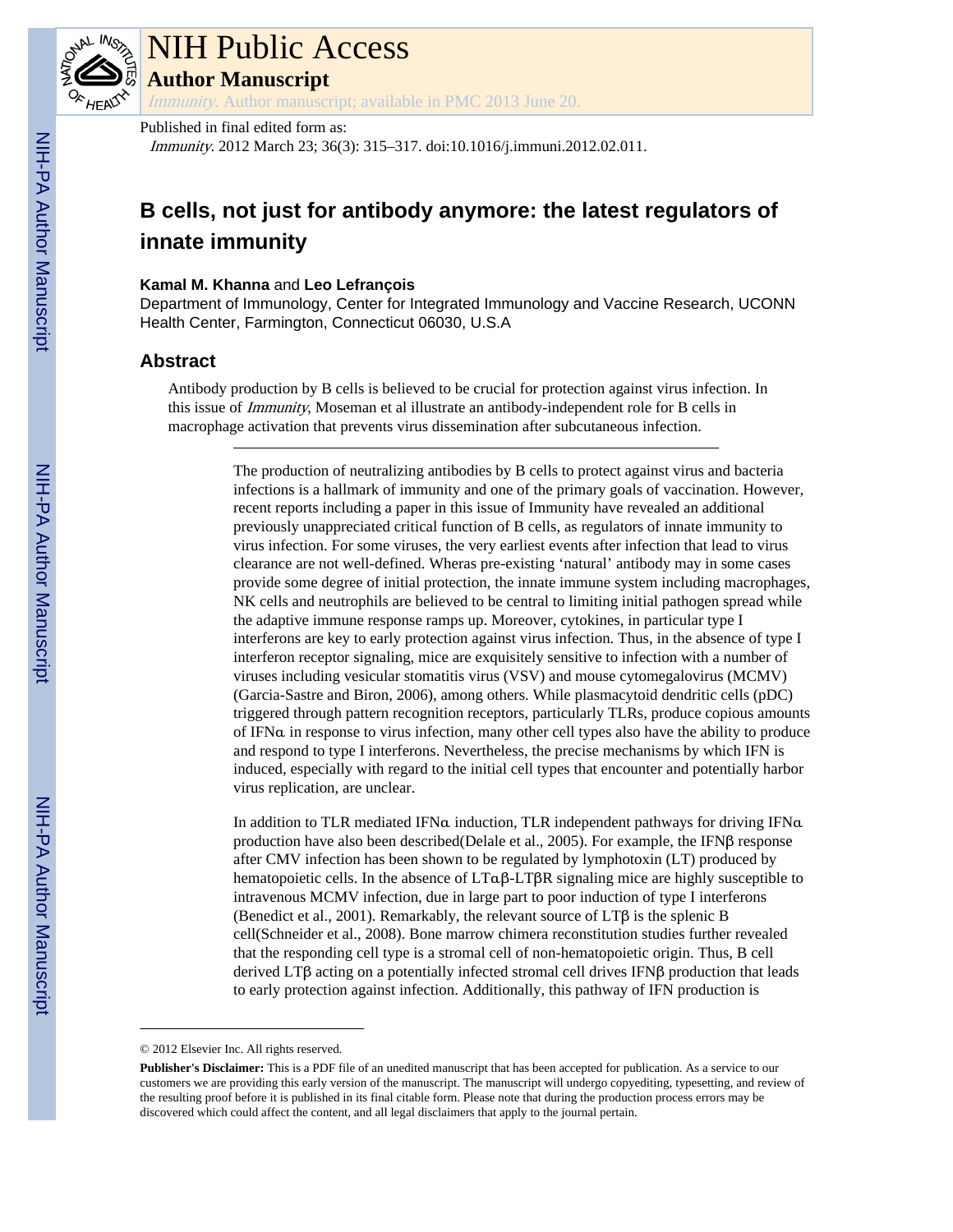independent of TLR signaling. Considering that these events occur within minutes to a few hours after infection, these studies establish B cells as key regulators of early innate immunity to CMV infection, independent of antibody production.

In the case of vesicular stomatitis virus, a neurotropic member of the Rhabdoviradae family that also includes rabies virus, protection during primary and secondary infections has long been ascribed to early neutralizing 'natural' antibodies followed by induction of VSVglycoprotein (G)-specific IgM and subsequent class switching leading to IgG production. After intravenous infection, marginal zone metallophilic macrophages (MMM) in the spleen capture the virus(Ciavarra et al., 2005). This initial line of cellular defense is vital to protection since depletion of splenic macrophages results in virus dissemination and lethality(Honke et al., 2012). B cell-derived LTαβ is also required for splenic CD169+ macrophage organization(Mebius et al., 2004) further establishing an antibody-independent role for B cells in antiviral immunity.

More recently, the subcapsular sinus (SCS) macrophages located in lymph nodes (LN) have been shown to be essential for protection against subcutaneous VSV infection. Deletion of the SCS macrophages in the popliteal LN via injection of clodronate loaded liposomes results in loss of early protection against footpad infection with VSV(Iannacone et al., 2010). These CD169+ macrophages are the LN counterparts to the splenic CD169+ macrophages. Thus, this macrophage subset represents a critical initial barrier to virus and likely bacterial infection either through hematogenous delivery or through introduction into the skin. But do these cells directly destroy virus or are cooperative efforts needed from other innate and adaptive immune components? In the spleen, CD169+ macrophages actually appear to promote viral replication(Honke et al., 2012). Splenic CD169+ macrophages selectively express the ubiquitin-specific protease Usp18 which inhibits interferon  $\alpha\beta$  receptor (IFNAR) signaling (Figure 1). This inhibition specifically in the CD169+ macrophages provides a more hospitable environment for VSV replication. In IFNAR deficient mice all other splenic macrophage subsets allow VSV replication while in normal mice, only the CD169+ macrophages support virus growth. Moreover, deletion of Usp18 results in lower splenic virus titers but rapid dissemination of the virus to the central nervous system. Honke et al (Honke et al., 2012) suggest that uncontrolled virus spread is caused by limited neutralizing antibody production resulting from poor initial virus replication in CD169+ macrophages which is necessary to promote adaptive immunity.

Now, in this issue of Immunity, Moseman et al (Moseman et al., 2012) further dissect the role of B cells, LT, type I interferons and CD169+ macrophages in the draining LN after subcutaneous VSV infection. 1st, they show that B cells but not antibodies are essential for protection against subcutaneous VSV infection. Surprisingly, whereas mice lacking immunoglobulin but harboring B cells die from intravenous VSV infection, the mice are protected from the subcutaneous infection. In contrast, mice lacking B cells succumbed to subcutaneous VSV infection through virus entry into the central nervous system via peripheral nerves. Thus, infection via the skin, perhaps mimicking virus transmission by an insect bite, reveals a clear role for B cells in providing protection against a highly cytopathic virus, without a requirement for antibody . Next, the authors demonstrate that B cells but again not antibody are required for macrophage-dependent type I interferon production. In this model, type I interferon is thought to confer protection via its action on intranodal nerves to inhibit viral replication. The precise mechanisms by which type I interferon affords this protection remain to be defined. Moreover, in the absence of B cells LN macrophages did not allow virus replication. Similar to studies in the spleen with CD169+ macrophages, previous work shows that VSV preferentially replicates in SCS macrophages, rather than their medullary counterparts. Indeed, in B cell replete but immunoglobulin deficient mice this is precisely what is observed. Taken together, the implication is that B

Immunity. Author manuscript; available in PMC 2013 June 20.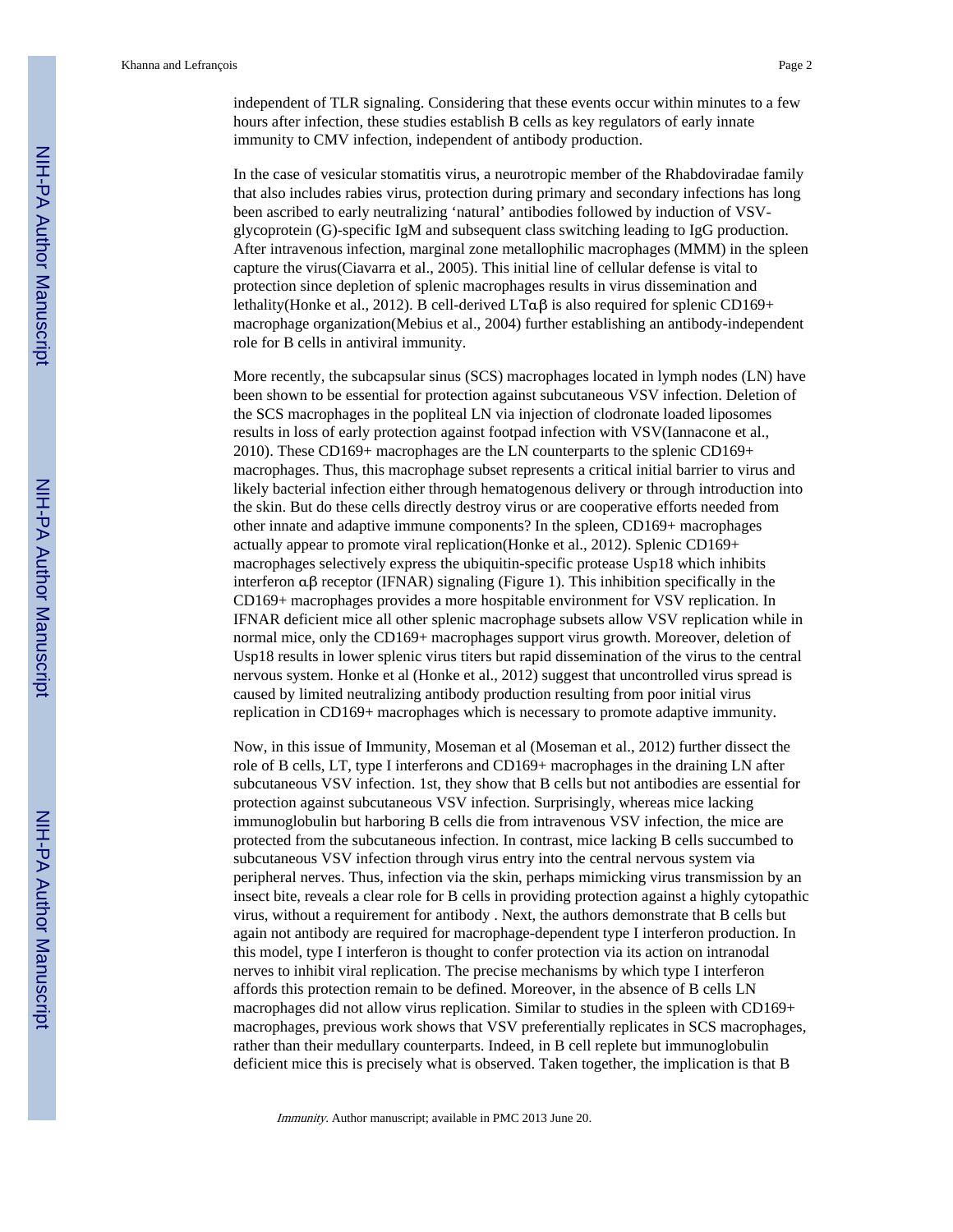cells, but not antibody, are indispensable for promoting replication of VSV in SCS macrophages leading to IFN production and protective immunity.

These intriguing data raise a number of important questions especially when considered in light of the earlier work indicating that splenic CD169+ macrophages allow VSV replication through mechanisms that inhibit IFNAR signaling (Figure 1). Thus, although CD169+ macrophages in both spleen and LN preferentially allow VSV replication, whether Usp18 mediates downmodulation of IFNAR signaling in LN SCS macrophages needs to be examined to complete the circuit. In addition, the possibility that  $LTa1\beta2$  regulates Usp18 gene expression and thus virus replication in CD169+ macrophages warrants analysis. Moseman et al go on to show that B cell derived  $LTa1\beta2$  is critical for inducing the protective phenotype of the SCS macrophages. When B cells are the only cell type that cannot produce LTα1β2, macrophages are able to capture lymph-borne viral particles but the virus does not replicate and type I IFN secretion is compromised. An outstanding question is what factors allow virus replication to proceed- can the effects all be attributed to the inability of SCS macrophages to respond to autocrine as well as perhaps paracrine type I interferon? The study by Moseman et al along with other available data suggest the fascinating possibility that the immune system has evolved to allow a certain proscribed degree of microbial growth to "prime the pump" in order to promote both rapid innate immunity and provide sufficient antigenic material and inflammatory signals to promote adaptive immunity to prevent entry of pathogens upon secondary encounter. In fact, recent findings indicate that a specialized subset of dendritic cells are permissive for the initial replication of *Listeria monocytogenes* that leads to the induction of a rapid innate response leading to the generation of a protective T cell response(Edelson et al., 2011). Additional research will be needed to determine whether events such as these are more commonplace than previously appreciated.

### **References**

- Benedict CA, Banks TA, Senderowicz L, Ko M, Britt WJ, Angulo A, Ghazal P, Ware CF. Lymphotoxins and cytomegalovirus cooperatively induce interferon-beta, establishing host-virus detente. Immunity. 2001; 15:617–626. [PubMed: 11672543]
- Ciavarra RP, Taylor L, Greene AR, Yousefieh N, Horeth D, van Rooijen N, Steel C, Gregory B, Birkenbach M, Sekellick M. Impact of macrophage and dendritic cell subset elimination on antiviral immunity, viral clearance and production of type 1 interferon. Virol. 2005; 342:177–189.
- Delale T, Paquin A, sselin-Paturel C, Dalod M, Brizard G, Bates EE, Kastner P, Chan S, Akira S, Vicari A, Biron CA, Trinchieri G, Briere F. MyD88-dependent and -independent murine cytomegalovirus sensing for IFN-alpha release and initiation of immune responses in vivo. J Immunol. 2005; 175:6723–6732. [PubMed: 16272328]
- Edelson BT, Bradstreet TR, Hildner K, Carrero JA, Frederick KE, KCW, Belizaire R, Aoshi T, Schreiber RD, Miller MJ, Murphy TL, Unanue ER, Murphy KM. CD8alpha(+) dendritic cells are an obligate cellular entry point for productive infection by Listeria monocytogenes. Immunity. 2011; 35:236–248. [PubMed: 21867927]
- Garcia-Sastre A, Biron CA. Type 1 interferons and the virus-host relationship: a lesson in detente. Science. 2006; 312:879–882. [PubMed: 16690858]
- Honke N, Shaabani N, Cadeddu G, Sorg UR, Zhang DE, Trilling M, Klingel K, Sauter M, Kandolf R, Gailus N, van RN, Burkart C, Baldus SE, Grusdat M, Lohning M, Hengel H, Pfeffer K, Tanaka M, Haussinger D, Recher M, Lang PA, Lang KS. Enforced viral replication activates adaptive immunity and is essential for the control of a cytopathic virus. Nat Immunol. 2012; 13:51–57. [PubMed: 22101728]
- Iannacone M, Moseman EA, Tonti E, Bosurgi L, Junt T, Henrickson SE, Whelan SP, Guidotti LG, von Andrian UH. Subcapsular sinus macrophages prevent CNS invasion on peripheral infection with a neurotropic virus. Nature. 2010; 465:1079–1083. [PubMed: 20577213]

Immunity. Author manuscript; available in PMC 2013 June 20.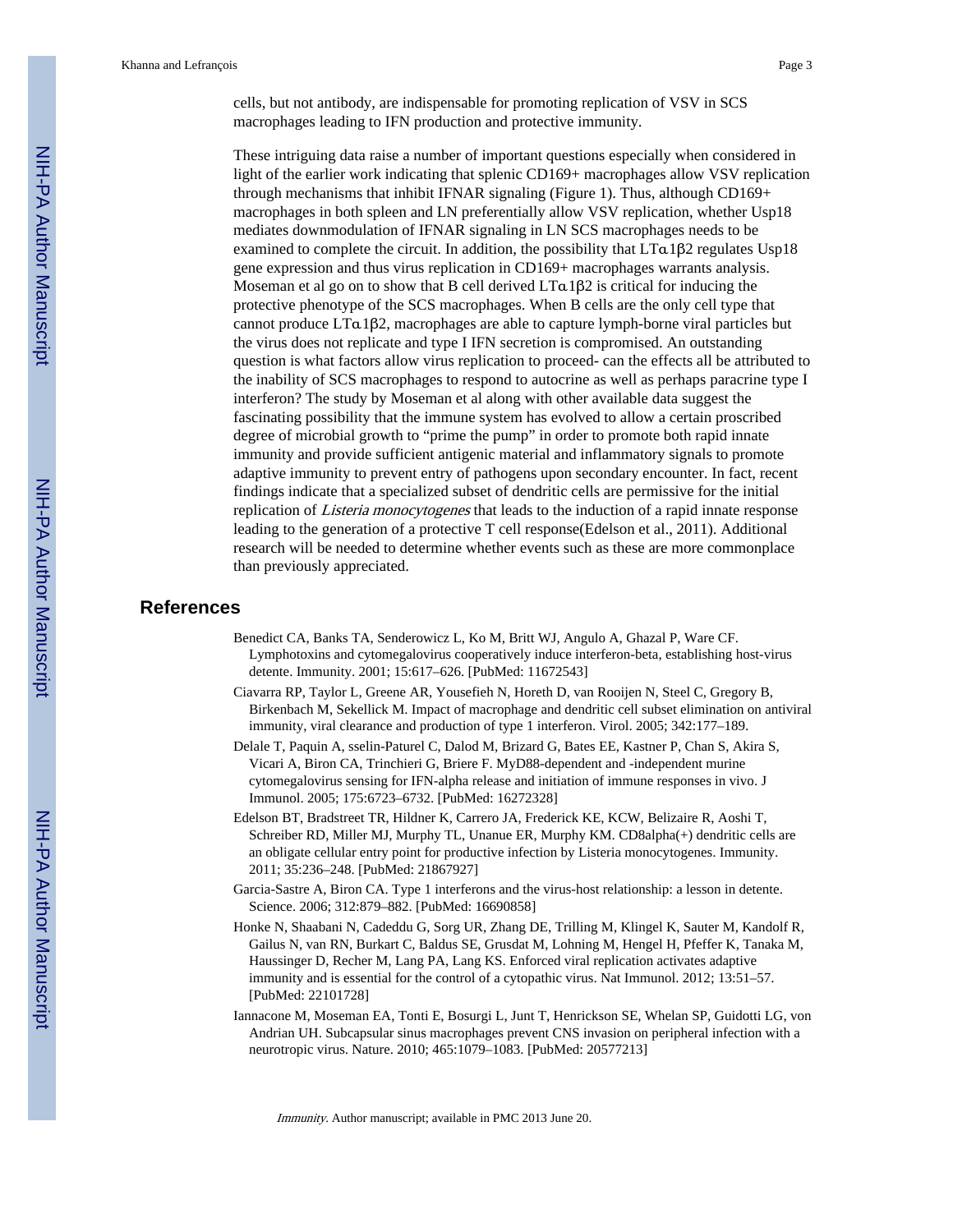- Mebius RE, Nolte MA, Kraal G. Development and function of the splenic marginal zone. Crit Rev Immunol. 2004; 24:449–464. [PubMed: 15777163]
- Moseman EA, Iannacone M, Bosurgi L, Tonti E, Chevrier N, Tumanov A, Fu Y-X, Hacohen N, von Andrian UH. An essentail antibody-independent role for B cells in antiviral immunity. Immunity. 2012
- Schneider K, Loewendorf A, De TC, Fulton J, Rhode A, Shumway H, Ha S, Patterson G, Pfeffer K, Nedospasov SA, Ware CF, Benedict CA. Lymphotoxin-mediated crosstalk between B cells and splenic stroma promotes the initial type I interferon response to cytomegalovirus. Cell Host Microbe. 2008; 3:67–76. [PubMed: 18312841]